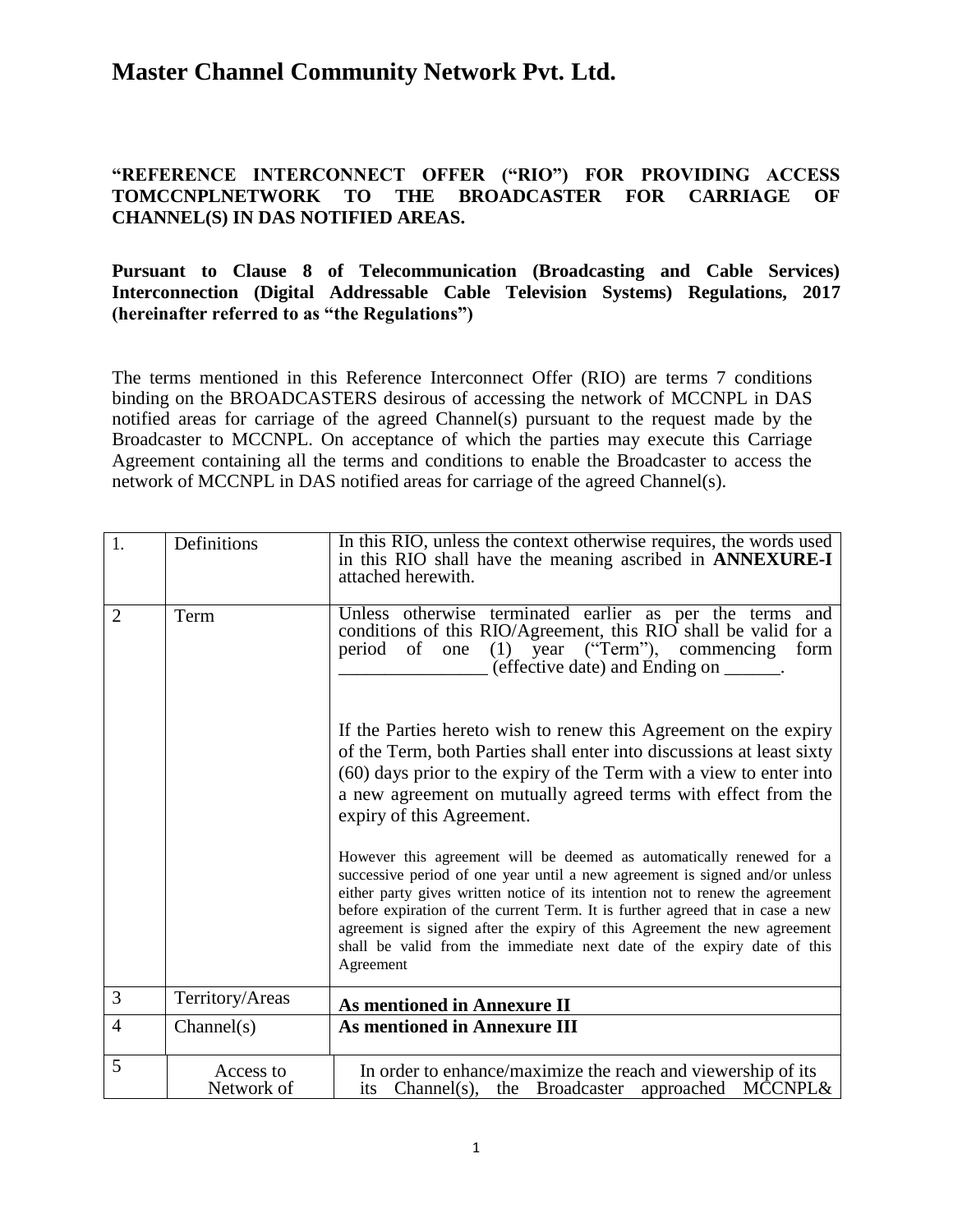|   | <b>MCCNPL</b>              | requested for accessing network within the Territory for<br>carriage of Channel(s) of the Broadcasterduring the Term.<br>Pursuant to the said request, MCCNPL hereby agrees<br>toprovide access to its network and carry the Channels(s)<br>within the Territory from Effective Date during the Term for a<br>consideration specified in Clause ______ herein below.                                                                                                                                                                                                                                                                                                                                                                                                                                                                                                                                                                                                               |
|---|----------------------------|------------------------------------------------------------------------------------------------------------------------------------------------------------------------------------------------------------------------------------------------------------------------------------------------------------------------------------------------------------------------------------------------------------------------------------------------------------------------------------------------------------------------------------------------------------------------------------------------------------------------------------------------------------------------------------------------------------------------------------------------------------------------------------------------------------------------------------------------------------------------------------------------------------------------------------------------------------------------------------|
| 6 | Rights of<br><b>MCCNPL</b> | The Broadcaster hereby grants to MCCNPL, the non-<br>exclusive<br>rights during the Term of this Agreement:                                                                                                                                                                                                                                                                                                                                                                                                                                                                                                                                                                                                                                                                                                                                                                                                                                                                        |
|   |                            | (a) To receive signals of its Channel(s)                                                                                                                                                                                                                                                                                                                                                                                                                                                                                                                                                                                                                                                                                                                                                                                                                                                                                                                                           |
|   |                            | (b) To decrypt (if the same is in encrypted form), encrypt<br>(without interfering in its content)                                                                                                                                                                                                                                                                                                                                                                                                                                                                                                                                                                                                                                                                                                                                                                                                                                                                                 |
|   |                            | (c) To carry the Channel(s) either directly and/or through its<br>authorized cable operators on its Cable TV network within<br>the Territory for reception by the Subscribers through<br>SPE, which may or may not have storage capacity.                                                                                                                                                                                                                                                                                                                                                                                                                                                                                                                                                                                                                                                                                                                                          |
|   |                            | (d) To sell/market the channel(s) on <i>ala-carte</i> basis and/or as<br>part of any one or more of the packages of channels as per<br>the terms of the Regulations.                                                                                                                                                                                                                                                                                                                                                                                                                                                                                                                                                                                                                                                                                                                                                                                                               |
|   |                            | (e) Subject to Regulation and MRP as declared by the<br>Broadcaster, to charge such price form the Subscribers<br>[for subscribing the channels/package], as may be decided<br>by MCCNPLand offer discount on MRP at is sole<br>discretion from time to time. It is explicitly made clear and<br>understood by the Broadcaster that Broadcaster does not<br>have any right to receive any share of subscription charges<br>received by MCCNPL from the Subscribers subscribing<br>the Channel(s) or package comprised of Channel(s),<br>unless otherwise stated in the Regulation. It is also made<br>explicitly clear and acknowledged by the Broadcaster that<br>MCCNPL has no obligation or liability to pay any<br>subscription charges to the Broadcaster under this<br>agreement/RIO, whether such Channel(s) is a free to air<br>channels or a Pay channel and/or a bouquet thereof, unless<br>a separate subscription agreement is signed for subscribing<br>the channels. |
|   |                            | To carry the Channel(s) as per the genre of the channel(s)<br>(f)<br>as specified by the Broadcaster in accordance with extant<br>regulation. MCCNPL shall have the sole right to assign<br>the LCN and also change the same as per the terms of<br>this<br>Agreement/RIO and in compliance<br>of<br>the                                                                                                                                                                                                                                                                                                                                                                                                                                                                                                                                                                                                                                                                           |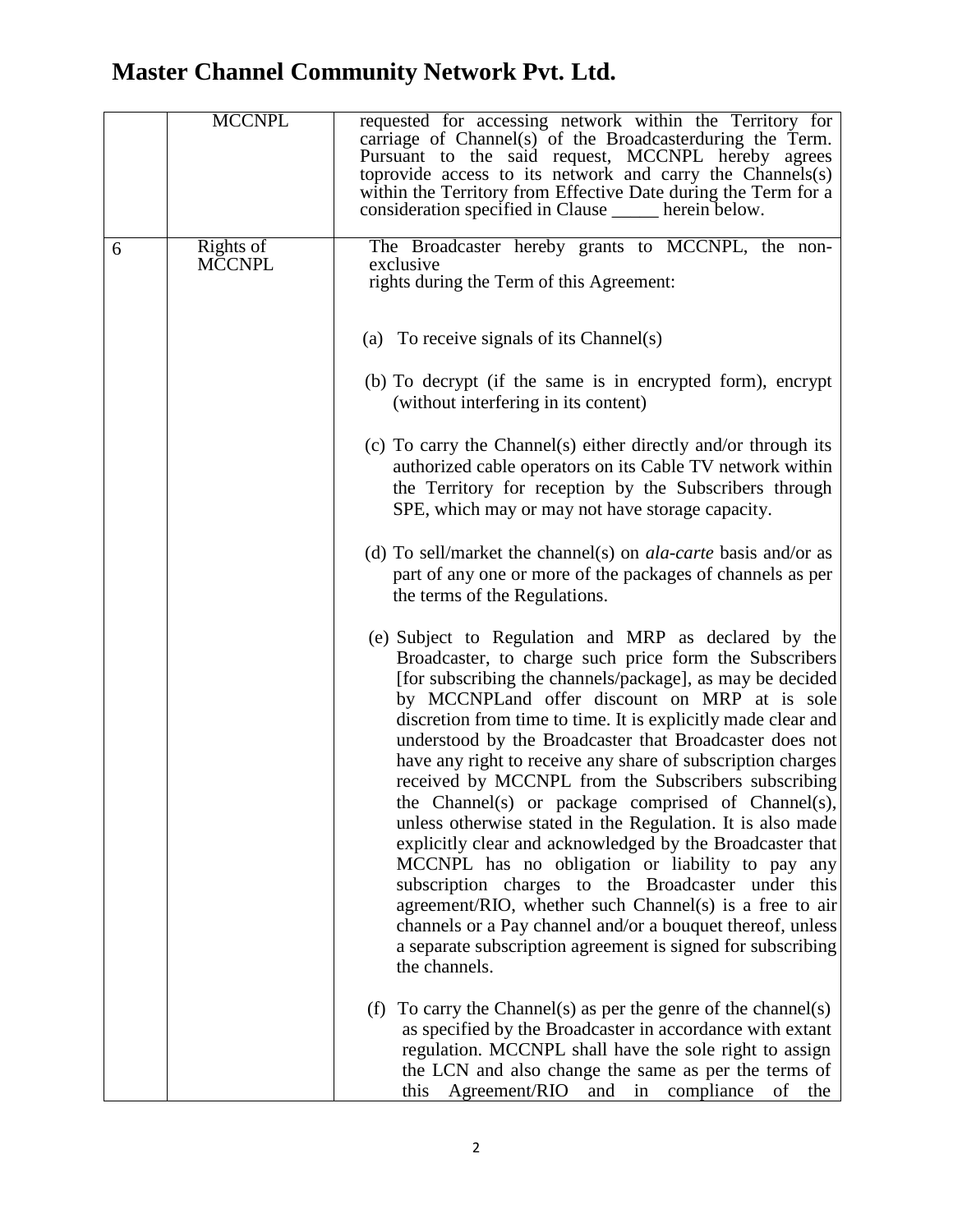|                  |                                         | Regulation.<br>(g) MCCNPL shall always have full flexibility in terms of<br>Channels<br>of<br>packaging<br>the<br>in<br>any<br><i>its</i><br>consumerofferings/packages/tiers/a-la carte<br>including<br>putting the Channels in one or more tiers / packages /<br>consumer offerings.<br>(h) MCCNPL shall have the rightto suspend the services pertaining                                                                                                                                                                                                                                                                                                                                                                       |
|------------------|-----------------------------------------|-----------------------------------------------------------------------------------------------------------------------------------------------------------------------------------------------------------------------------------------------------------------------------------------------------------------------------------------------------------------------------------------------------------------------------------------------------------------------------------------------------------------------------------------------------------------------------------------------------------------------------------------------------------------------------------------------------------------------------------|
|                  |                                         | to carriage of the Channel(s) on its network immediately, if the<br>BROADCASTER is in breach of the provisions of the applicable<br>laws, rules and regulations and/or the terms and conditions of this<br>Agreement/RIO till such time the breach is cured.                                                                                                                                                                                                                                                                                                                                                                                                                                                                      |
| $\boldsymbol{7}$ | Obligation of the<br><b>Broadcaster</b> | (a) The Broadcaster is responsible for the content and all the<br>obligations, fee and payment for the content of the<br>Channel(s), even if the Broadcaster is not the creator of<br>the material comprised in such content.                                                                                                                                                                                                                                                                                                                                                                                                                                                                                                     |
|                  |                                         | (b) The Broadcaster is responsible for all necessary consents,<br>approval, permission, registration, authorisation from the<br>relevant authorities, persons, entities, etc. and must<br>observe $\&$ comply with all the applicable laws for the<br>time being in force in India as may be applicable for the<br>activities being carried on by the Broadcaster.                                                                                                                                                                                                                                                                                                                                                                |
|                  |                                         | (c) The Broadcaster shall ensure that the service signals<br>delivered are of quality as stipulated in relevant TRAI<br>regulations/applicable standard and are comparable to<br>other television signals being received and retransmitted<br>by MCCNPL. In event of Broadcaster failing to arrange<br>for signals of the stipulated quality/standard, MCCNPL<br>shall be absolved of its obligation to retransmit<br>Broadcaster signals. Broadcaster shall not have any right<br>of messaging through their IRD/Decoders or any other<br>system which blocks the view of the Channel(s)<br>programme to the subscribers. This will be governed by<br>the Quality of the Service Regulation issued by TRAI<br>from time to time. |
|                  |                                         | (d) It shall be incumbent upon the Broadcaster to specify the<br>'genre' of the respective Channel(s). In case of any<br>change in the genre of the Channel(s) or in the market<br>positioning of the Channel(s), the Broadcaster shall<br>provide 90 days prior notice to MCCNPL.                                                                                                                                                                                                                                                                                                                                                                                                                                                |
|                  |                                         | (e) In case the Broadcaster decides to<br>discontinue the<br>Channel(s) from the Territory, it shall give at least two<br>months prior notice of the same to MCCNPL or two                                                                                                                                                                                                                                                                                                                                                                                                                                                                                                                                                        |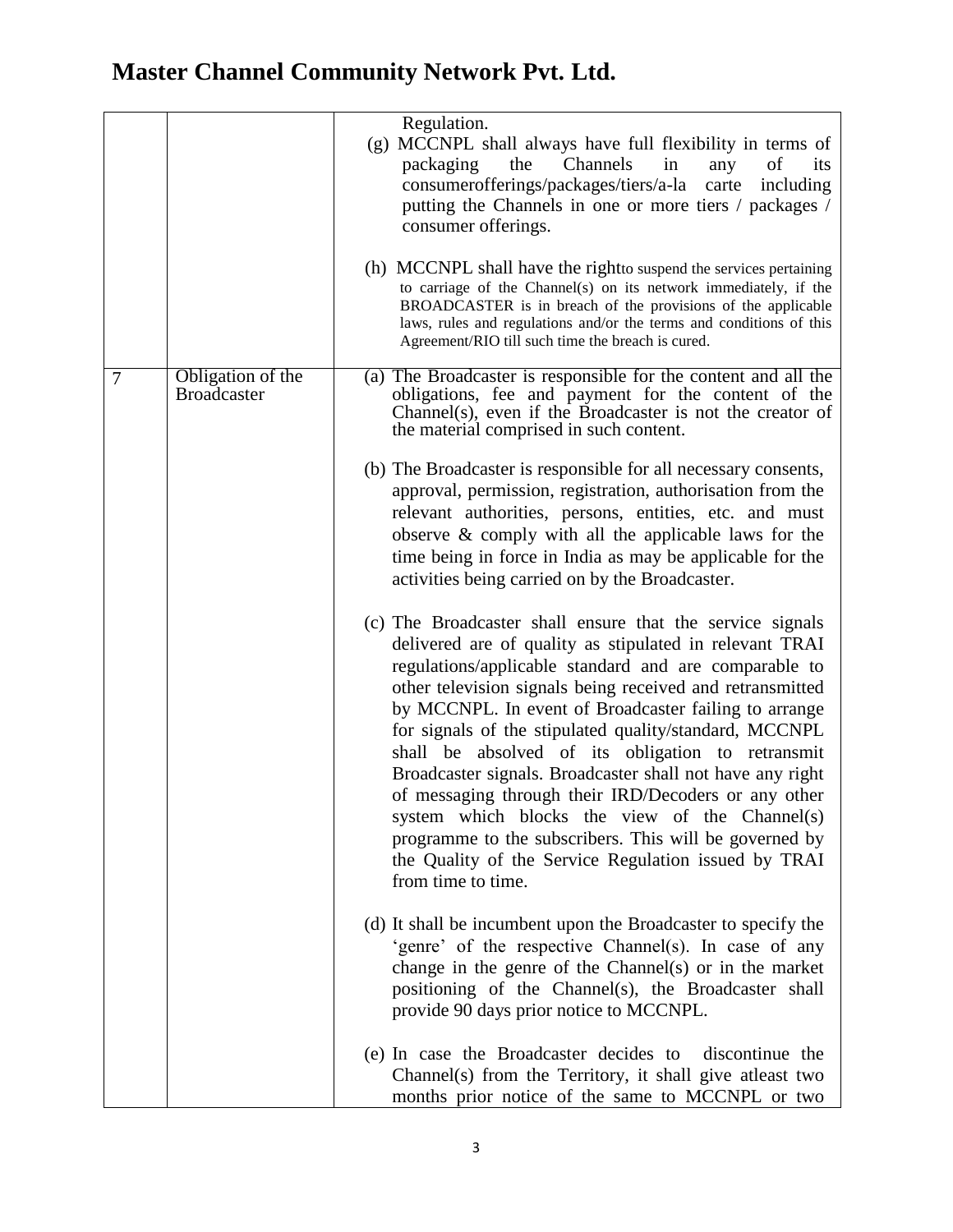|   |                     | months carriage fee as lastly paid by the Broadcaster to<br>MCCNPL.                                                                                                                                                                                                                                                                                                                                                                                                                                                                                                                                                                                                                                                                          |
|---|---------------------|----------------------------------------------------------------------------------------------------------------------------------------------------------------------------------------------------------------------------------------------------------------------------------------------------------------------------------------------------------------------------------------------------------------------------------------------------------------------------------------------------------------------------------------------------------------------------------------------------------------------------------------------------------------------------------------------------------------------------------------------|
|   |                     | (f) BROADCASTER would provide IRD/professional IRDs<br>and other requisite equipments to SITI CABLE for<br>receiving and decrypting the Channel(s).                                                                                                                                                                                                                                                                                                                                                                                                                                                                                                                                                                                          |
|   |                     | (g) BROADCASTER shall provide its programming schedule<br>at least 15 days in advance for the purpose of inserting the<br>same in Electronic Programming Guide.                                                                                                                                                                                                                                                                                                                                                                                                                                                                                                                                                                              |
|   |                     | (h) BROADCASTER shall ensure compliance with all the<br>laws which are applicable for content in television channels<br>including but not limited to Advertisement Code,<br>Programme Code as prescribed in the Cable Television<br>Networks Act 1995, the Cinematograph Act, 1957, the<br>Indecent Representation of Women (Prohibition) Act,<br>1986, The Copyright Act, 1957 and rules framed there<br>all Regulations made<br>under,<br>applicable<br>to<br>BROADCASTERs by any the Governmental/Regulatory<br>Authority.                                                                                                                                                                                                                |
|   |                     | (i) The Broadcaster would independently make its best effort<br>to promote and market its Channel(s) in the territory<br>through various means including via public relations, trade<br>related activities or otherwise.                                                                                                                                                                                                                                                                                                                                                                                                                                                                                                                     |
|   |                     | (j) The Broadcaster hereby undertakes to indemnify MCCNPL<br>against any loss, damages, costs and expenses (including<br>legal expenses) or otherwise, in case any action is brought<br>by any party against MCCNPL concerning any programme,<br>advertisement or any other material broadcast through the<br>said Channel(s) or any breach of the obligation of the<br>Broadcaster, terms and conditions, representation &<br>warranties of the Broadcaster. If for any reason the<br>Broadcaster does not comply with applicable laws/code s/<br>regulations, MCCNPL shall be at liberty to immediately<br>deactivate the said channel from its network and the<br>Broadcaster shall be fully liable for such defaults/non-<br>compliance. |
| 8 | <b>Carriage Fee</b> | (a)In consideration of providing access of its networkby<br>MCCNPL within the Territory for carriage of Channel(s) of<br>the Broadcaster during the Term, the Broadcaster shall pay                                                                                                                                                                                                                                                                                                                                                                                                                                                                                                                                                          |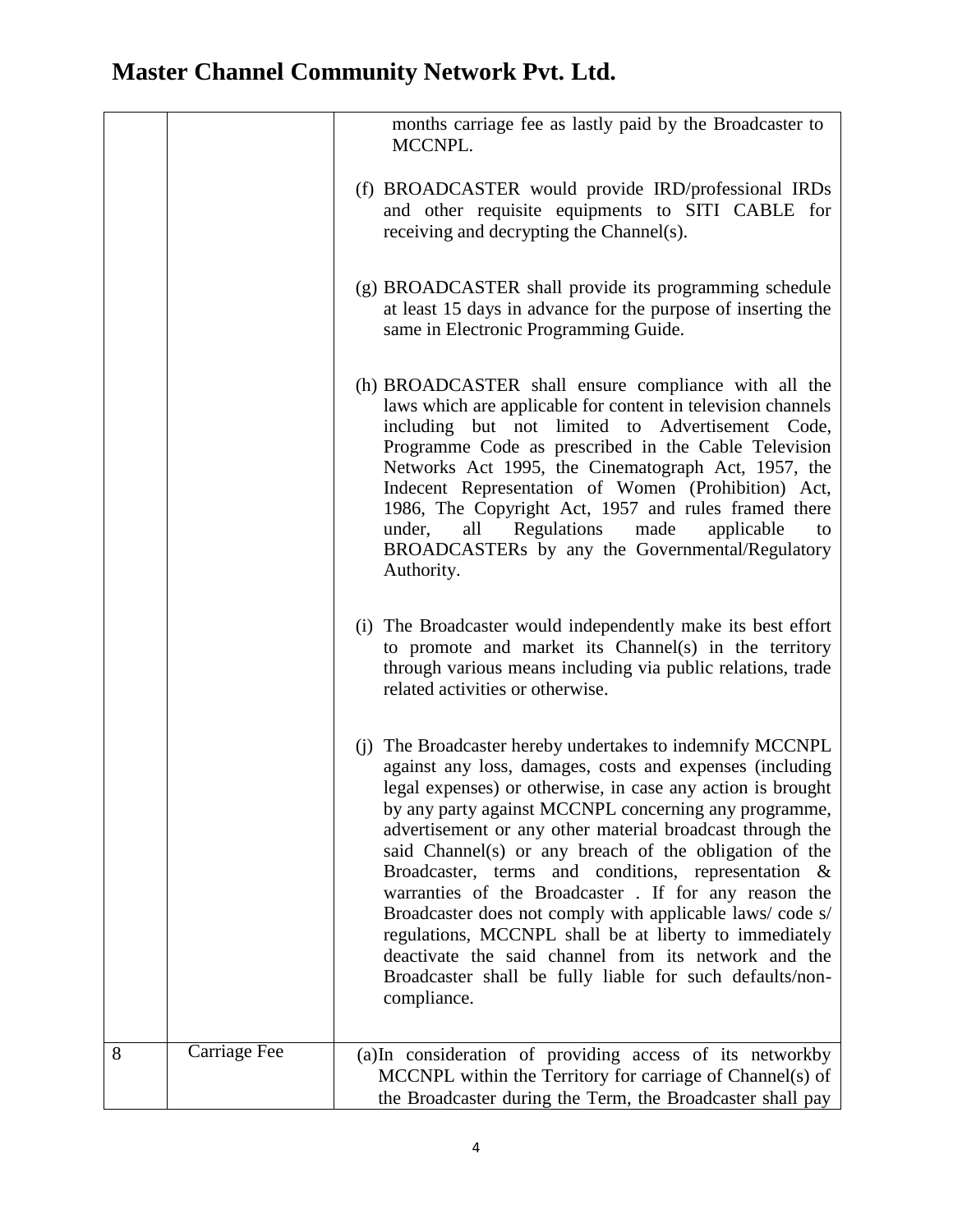|     | Carriage Fee for each channel the price per subscriber (per<br>STB) per month as per the computation made in accordance<br>with Annexure V of this Agreement/RIO, which shall be<br>payable within fifteen days of receipt of the invoices for the<br>respective quarter (Due Date).                                                                                                              |
|-----|---------------------------------------------------------------------------------------------------------------------------------------------------------------------------------------------------------------------------------------------------------------------------------------------------------------------------------------------------------------------------------------------------|
|     | In addition, the Broadcaster shall be liable for the payment<br>(b)<br>of all applicable taxes, cesses, etc. including service tax, as<br>may be applicable on the Carriage Fee payable by the<br>Broadcaster to MCCNPL.                                                                                                                                                                          |
| (c) | The payment of Carriage Fee shall be subject to deduction<br>of Income Tax at source (TDS) at applicable rates, for<br>which necessary TDS Certificates shall be issued by the<br>Broadcasters within thirty (30) days from the date of<br>deduction of the same by the Broadcaster from the Carriage<br>Fee.                                                                                     |
| (d) | The payment of Carriage Fee shall be made by the<br>Broadcaster either by (i) Demand Draft in favour of "Siti<br>Sai Star Digital Media Pvt Ltd" payable at par or (ii) by<br>electronic wire transfer into MCCNPL's designated Bank<br>Account accompanied by documentary evidence certified<br>by the Broadcaster's bank that the payment has been<br>transferred to MCCNPL's account post TDS. |
| (e) | If the Broadcaster fails to pay the Carriage Fee to<br>MCCNPL on or before the due date(s), then without<br>prejudice to any action which may be taken by MCCNPL<br>under the applicable Statute/Regulations etc. for the time<br>being in force, the Broadcaster shall be liable for the<br>payment of interest @18% per annum during the period of<br>such delay beyond the due date(s).        |
| (f) | The Carriage fee shall be calculated as per the sub-<br>regulation of (1) of regulation 8 of the Regulation in<br>accordance with Schedule I read with Schedule VII set out<br>therein<br>provided in Annexure V of<br>and<br>this<br>RIO/Agreement.                                                                                                                                              |
| (g) | As required under the Regulations, the conditions relating<br>to, including but not limited to Target Market, rate of<br>carriage fee per month, average active subscriber base of<br>SD STB and HD STB at the time of publication of this<br>RIO, Discounts, if any, offered on the rate of carriage fee,                                                                                        |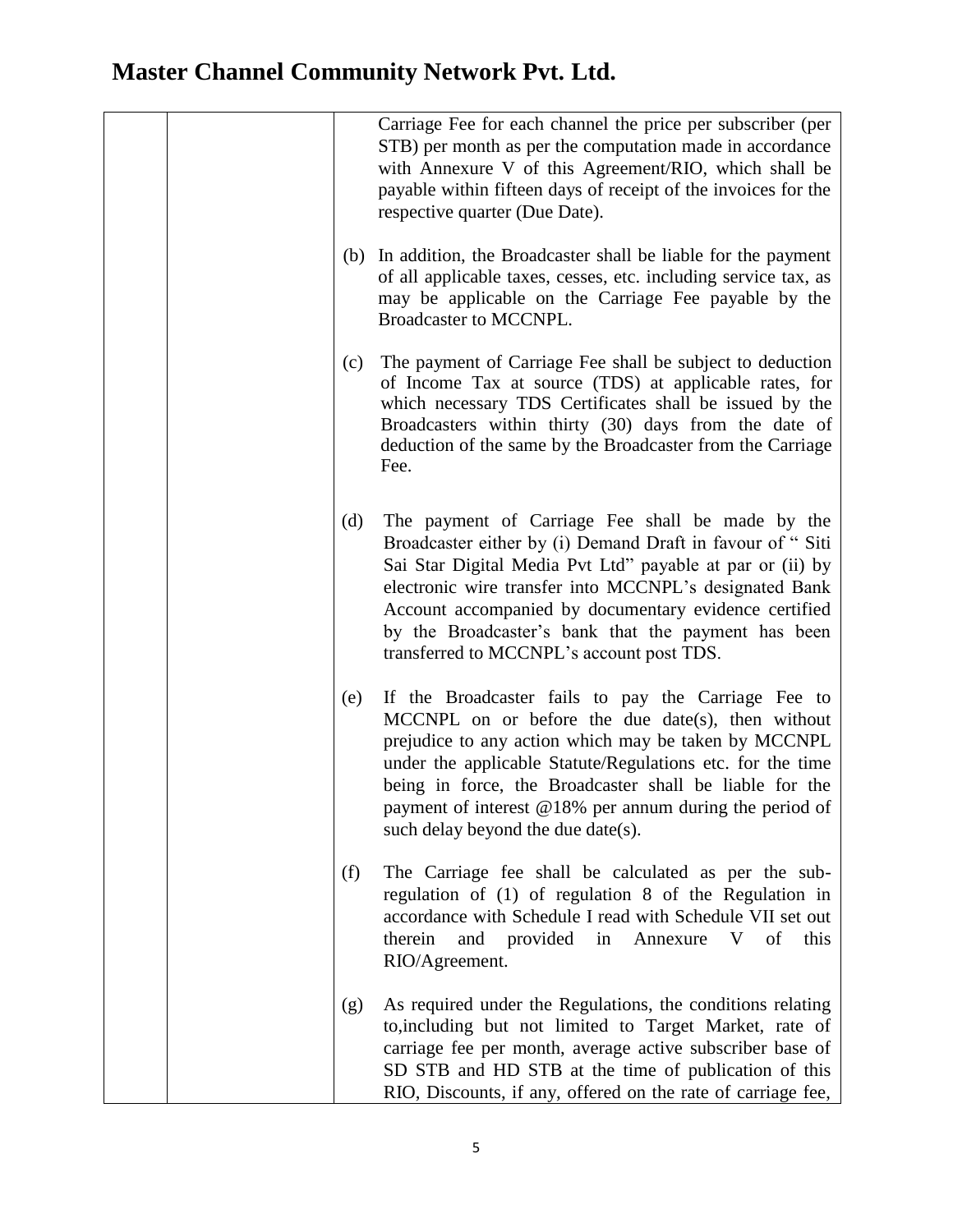|   |                                 | manner of calculation of carriage fee payable to MCCNPL                                                                                                                                                                                                                                                                                                                                                                                                                                                                                                                                                                                                                                                                                                                                                                                                                                                                                                            |
|---|---------------------------------|--------------------------------------------------------------------------------------------------------------------------------------------------------------------------------------------------------------------------------------------------------------------------------------------------------------------------------------------------------------------------------------------------------------------------------------------------------------------------------------------------------------------------------------------------------------------------------------------------------------------------------------------------------------------------------------------------------------------------------------------------------------------------------------------------------------------------------------------------------------------------------------------------------------------------------------------------------------------|
|   |                                 | and other necessary condition shall form part of this<br>RIO/Agreement.                                                                                                                                                                                                                                                                                                                                                                                                                                                                                                                                                                                                                                                                                                                                                                                                                                                                                            |
| 9 | Representations<br>& Warranties | Broadcaster represents, warrants, declares, undertakes and<br>agrees that it:                                                                                                                                                                                                                                                                                                                                                                                                                                                                                                                                                                                                                                                                                                                                                                                                                                                                                      |
|   |                                 | is the sole, absolute, exclusive and unencumbered legal<br>(a)<br>owner of the Channel(s) which it is exhibiting,<br>broadcasting and retransmitting through the network of<br>MCCNPL within the Territory.                                                                                                                                                                                                                                                                                                                                                                                                                                                                                                                                                                                                                                                                                                                                                        |
|   |                                 | (b) has valid and subsisting rights including copyrights<br>in the content that Broadcaster(s)<br>contained<br>shall<br>broadcast, exhibit and retransmit through the network of<br>MCCNPL from time to time.                                                                                                                                                                                                                                                                                                                                                                                                                                                                                                                                                                                                                                                                                                                                                      |
|   |                                 | the exercise of rights accruing though the Channel(s)<br>(c)<br>which Broadcaster is exhibiting and/or retransmitting<br>through the network of MCCNPL, shall not in any way<br>constitute any infringement of the intellectual property<br>rights, copyright, trademark, moral right or other<br>proprietary right or interest or any other rights of any third<br>party, nor shall it be defamatory, contempt or breach of<br>any provision of the statute, or hurt sentiments of any<br>religious groups or the declared policy of the State. In the<br>event of unforeseen circumstances, Broadcaster shall<br>immediately and promptly respond and do all that which<br>may be necessary to resolve the issue in addition to<br>indemnifying MCCNPL as to the same and hold<br>MCCNPL indemnified and harmless against all claims,<br>damages, costs and expenses including but not limited to<br>attorney's fees arising out of any breach of the foregoing. |
|   |                                 | (d) Broadcaster hereby undertakes that if, upon issuance of a<br>public notice by the Broadcaster in respect of the Channel(s) which Broadcaster is exhibiting and/or<br>transmitting in the network of MCCNPL or otherwise, any<br>objections and/or claims are raised by any third party,<br>Broadcaster shall at its sole responsibility and liability, as<br>to costs and consequences, remove such objections and/or<br>defend such claims in addition to indemnifying MCCNPL<br>against any claims, loss, damage costs or expenses<br>including but not limited to attorney fees arising out of<br>such objection and/or claim.                                                                                                                                                                                                                                                                                                                              |
|   |                                 | Broadcaster has complete authority to deal with/in relation<br>(e)<br>exhibition, transmission and broadcast of the<br>to<br>Channel(s) and there is no present or prospective claim,                                                                                                                                                                                                                                                                                                                                                                                                                                                                                                                                                                                                                                                                                                                                                                              |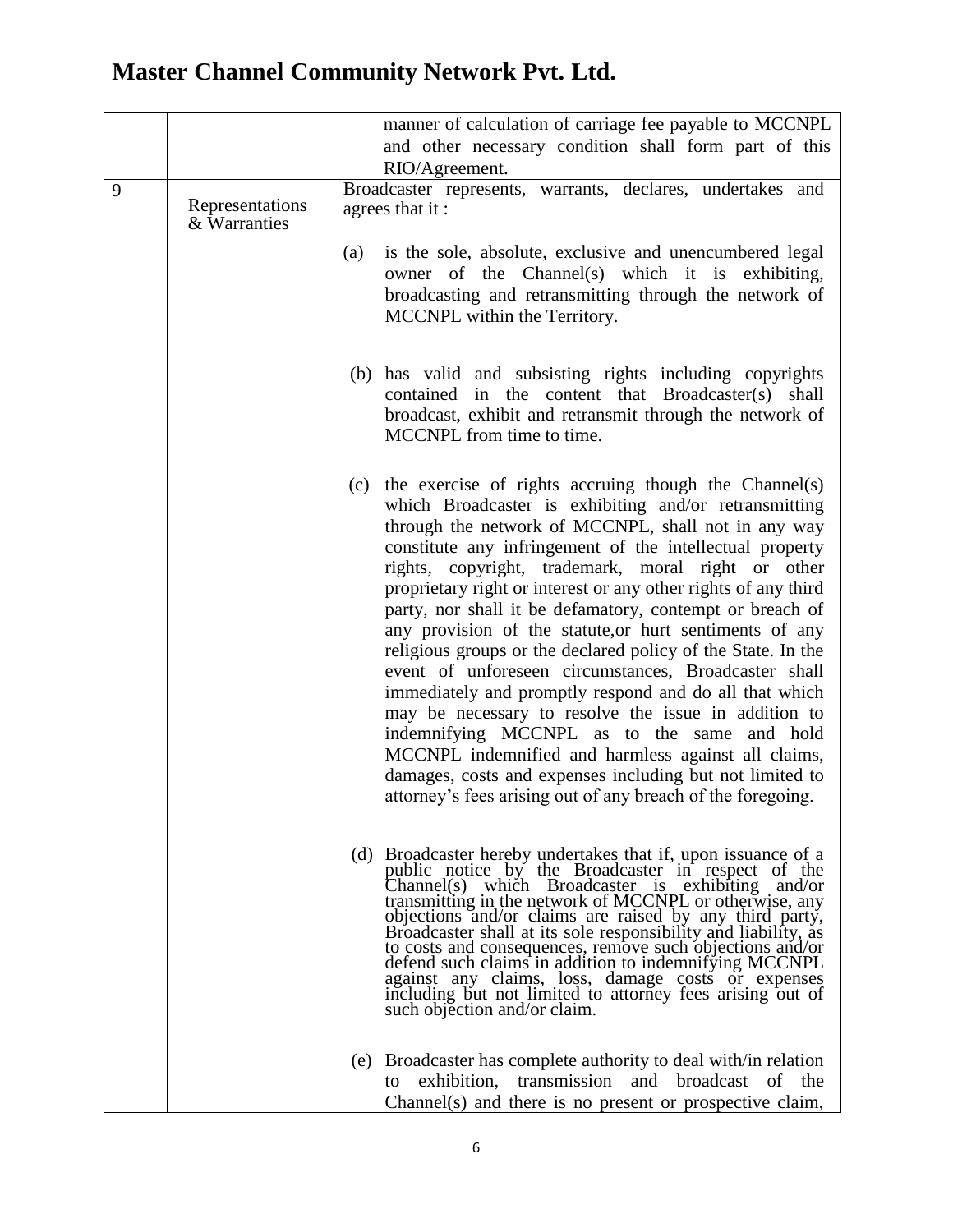|   |             | proceeding or litigation in respect of the Channel(s) which<br>may in any manner impair, limit, inhibit, diminish or<br>infringe upon any or all of the rights of the content that<br>Broadcaster exhibits, transmits and broadcasts<br>and<br>distributes through MCCNPL's network.                                                                                                                                                                                                                                             |
|---|-------------|----------------------------------------------------------------------------------------------------------------------------------------------------------------------------------------------------------------------------------------------------------------------------------------------------------------------------------------------------------------------------------------------------------------------------------------------------------------------------------------------------------------------------------|
|   |             | Without prejudice to Indemnity Clause as mentioned<br>(f)<br>herein, Broadcaster shall also indemnify MCCNPL in case<br>of any breach of these RIO/Agreement, for any loss, harm,<br>injury, damage that may/shall be caused to MCCNPL due<br>to any act, omission, commission by Broadcaster.                                                                                                                                                                                                                                   |
| 9 | Termination | (a) In the event of default in the payment of CarriageFee by the<br>Broadcaster by the due date, MCCNPL shall issue notice<br>to the Broadcaster requesting it to make payment of<br>outstanding Carriage Fee within a period of three (3) days<br>of such notice and in case Broadcaster fails to make<br>payment of outstanding Carriage Fee within such notice<br>period , MCCNPL shall have right to forthwith terminate<br>this RIO/Agreement, which shall be without prejudice to<br>any other rights available to MCCNPL. |
|   |             | (b) In the event Broadcaster chooses not to broadcast its<br>Channel(s) and notifies MCCNPL of its intention by<br>giving two (2) months notice in advance.                                                                                                                                                                                                                                                                                                                                                                      |
|   |             | (c) In the event MCCNPL chooses not to carry on its present<br>business activity pertaining to distribution of TV Channels<br>as Multi System Operator (MSO).                                                                                                                                                                                                                                                                                                                                                                    |
|   |             | By either of the Parties hereto ("Non-Defaulting Party") in<br>(d)<br>the event of breach of any of the covenants or terms of this<br>Agreement by the other Party ("Defaulting Party") provided that the Non- Defaulting Party shall give a notice<br>of three (3) weeks to the Defaulting Party intimating it<br>about the default(s) committed by it and the Defaulting<br>Party fails to cure such defaults/breach within such notice<br>period.                                                                             |
|   |             | By either of the Parties hereto, in the event force majeure<br>e)<br>conditions subject to compliance of Clause 12 hereof.                                                                                                                                                                                                                                                                                                                                                                                                       |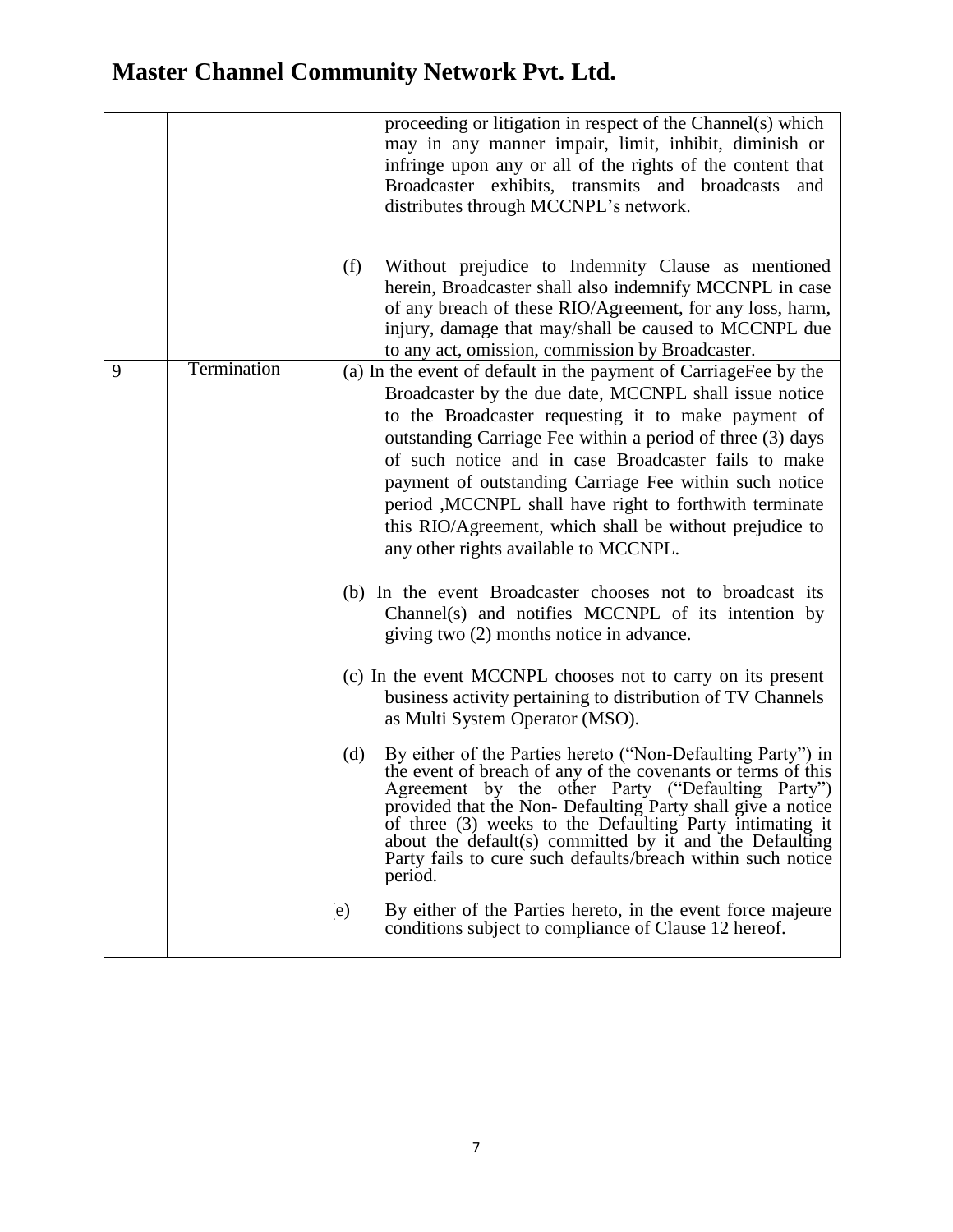| 10 | Consequences of<br>termination |                                                                                                                                                                                                                                                                                                                                                                                                                                                                                                                                                                                                                                                                                                                                                                                                                                                                                                                                                                                                                                                                                                                                                   |
|----|--------------------------------|---------------------------------------------------------------------------------------------------------------------------------------------------------------------------------------------------------------------------------------------------------------------------------------------------------------------------------------------------------------------------------------------------------------------------------------------------------------------------------------------------------------------------------------------------------------------------------------------------------------------------------------------------------------------------------------------------------------------------------------------------------------------------------------------------------------------------------------------------------------------------------------------------------------------------------------------------------------------------------------------------------------------------------------------------------------------------------------------------------------------------------------------------|
|    |                                | Upon the expiry or termination of this Agreement/RIO, except as<br>provided hereunder or by the operation of lawor otherwise,                                                                                                                                                                                                                                                                                                                                                                                                                                                                                                                                                                                                                                                                                                                                                                                                                                                                                                                                                                                                                     |
|    |                                | (a) all rights granted to and obligations undertaken by, the parties<br>hereunder shall terminate immediately except obligations of<br>Broadcaster to forthwith paythe Carriage Fee, including<br>interest if any thereon, which are due and payable by the<br>Broadcaster tillthe date of expiry or termination of this<br>Agreement.                                                                                                                                                                                                                                                                                                                                                                                                                                                                                                                                                                                                                                                                                                                                                                                                            |
|    |                                | (b) It is clarified herein that the termination of this Agreement<br>shall not relieve any Party of anyobligation or liability<br>accrued prior to the date oftermination and/or such clause<br>which by its verynature extends or applies to the Parties even<br>afterTermination                                                                                                                                                                                                                                                                                                                                                                                                                                                                                                                                                                                                                                                                                                                                                                                                                                                                |
| 11 | <b>Trade Marks</b>             | The Broadcaster hereby grants to MCCNPL a non-exclusive<br>license to use, the Trade Marks/Logos during the term of<br>this Agreement/RIO.                                                                                                                                                                                                                                                                                                                                                                                                                                                                                                                                                                                                                                                                                                                                                                                                                                                                                                                                                                                                        |
| 12 | <b>Force Majeure</b>           | Failure on the part of the either party to perform any of its<br>obligations and the non provision of the access of its network<br>by MCCNPL for carriage of Broadcaster's Channel(s), shall<br>not entitle the other party to raise any claim against the either<br>party or be a breach hereunder to the extent that such failure<br>arises from an event of force Majeure. Force Majeure will<br>include any war, civil commotion, governmental action,<br>accident, epidemic or any other event of any nature or kind<br>whatsoever beyond the control of the either Party. It is agreed<br>between the Parties that lack of funds shall not in any event<br>constitute or be considered an event of force Majeure. If the<br>condition of Force Majeure shall continue for a period<br>exceeding forty five $(45)$ days, then the Parties shall meet to<br>decide upon the future performance of the Agreement. If the<br>Parties are unable to agree upon a plan for future performance<br>then the Agreement shall be terminated upon notice of either<br>party to the other, after the expiry of three (3) weeks from the<br>date notice. |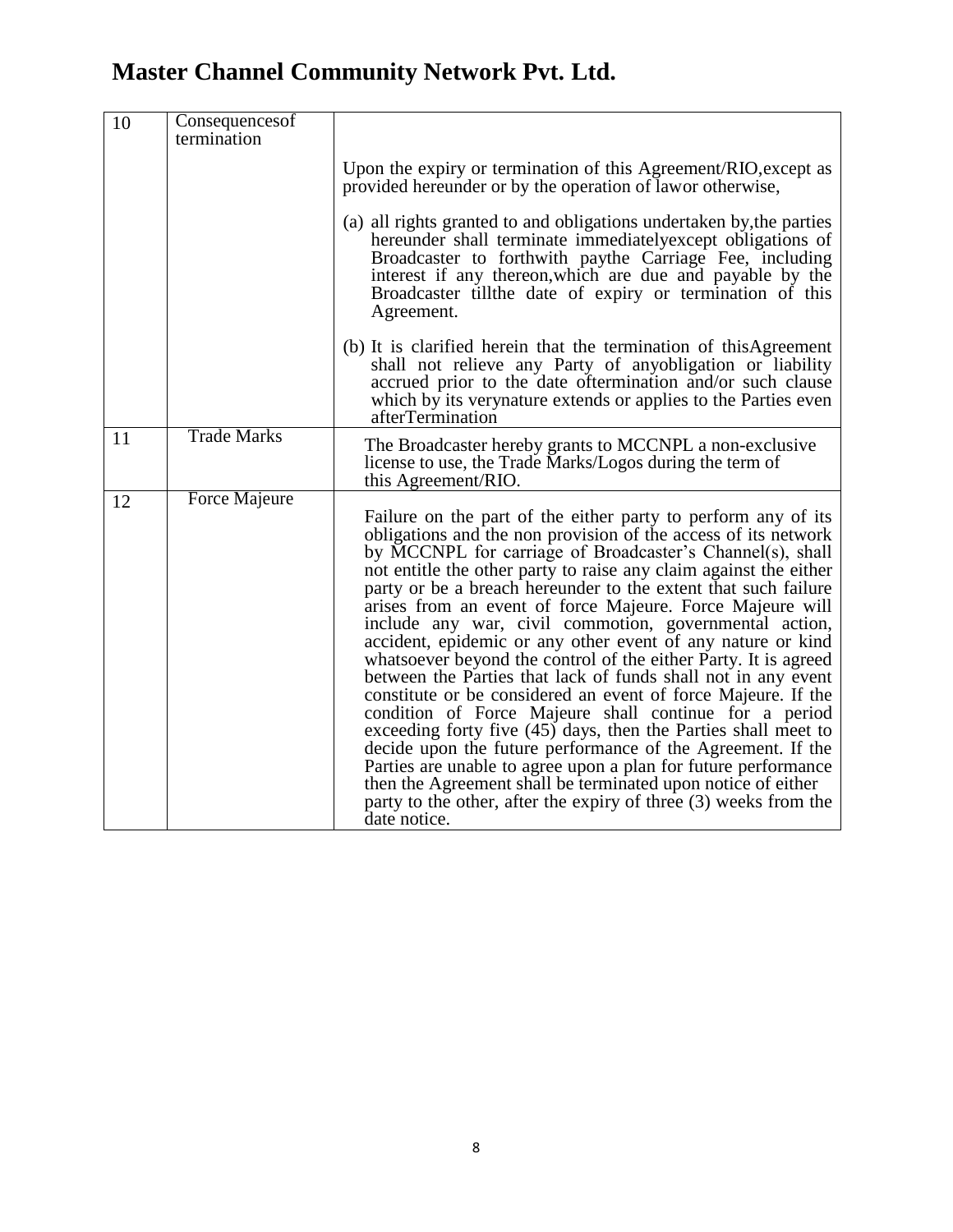| 13 | Applicable Law<br>and Jurisdiction | (a) This Agreement shall be exclusively governed by the laws of<br>India.<br>(b) It is clearly understood and agreed that the provisions of the<br>TRAI Act & Regulations made there under, from time to<br>time, and any regulation /policy laid down by Ministry of<br>Information and Broadcasting, India from time to time shall<br>becompletely applicable to the present Agreementand none<br>of the clauses contained herein shall beinterpreted in a<br>manner as may be in derogation of the said provisions and<br>Regulations                                                                                                                                                                                                                                                                                                                                                                                                                                                                                                                                                                                                                                                                                                                                                                                                                                                                                                                                                                                                                                                                                                                                                                                                |
|----|------------------------------------|-----------------------------------------------------------------------------------------------------------------------------------------------------------------------------------------------------------------------------------------------------------------------------------------------------------------------------------------------------------------------------------------------------------------------------------------------------------------------------------------------------------------------------------------------------------------------------------------------------------------------------------------------------------------------------------------------------------------------------------------------------------------------------------------------------------------------------------------------------------------------------------------------------------------------------------------------------------------------------------------------------------------------------------------------------------------------------------------------------------------------------------------------------------------------------------------------------------------------------------------------------------------------------------------------------------------------------------------------------------------------------------------------------------------------------------------------------------------------------------------------------------------------------------------------------------------------------------------------------------------------------------------------------------------------------------------------------------------------------------------|
|    |                                    | The Parties acknowledge that TDSAT shall have exclusive<br>(c)<br>jurisdiction in respect of any disputebetween the Parties<br>arising in connection with this Agreement (subject to any<br>appellate relief that may be sought in any court of<br>competent jurisdiction in Delhi). In the event any claims<br>fall outside the jurisdiction of TDSAT, they may be<br>referred to any court of competent jurisdiction in Delhi                                                                                                                                                                                                                                                                                                                                                                                                                                                                                                                                                                                                                                                                                                                                                                                                                                                                                                                                                                                                                                                                                                                                                                                                                                                                                                         |
| 14 | <b>Miscellaneous:</b>              | This Agreement constitutes the entire arrangement/understanding<br>between the parties with respect to the subject matter hereof and<br>supersedes<br>all<br>and contemporaneous<br>prior<br>agreements,<br>understanding, arrangement or communications<br>and (this<br>Agreement) shall not be modified except with mutual consent of<br>both the parties in writing. No waiver of any breach of any<br>provision of this Agreement shall constitute a waiver of any<br>prior, concurrent or subsequent breach of the same or any other<br>provisions hereof, and no waiver shall be effective unless made<br>in writing and signed by the waiving party. Neither this<br>Agreement, nor any terms and conditions contained herein, shall<br>be construed as creating a partnership, joint venture, agency<br>relationship or as granting a franchise. In case any provision of<br>this Agreement becomes invalid or unenforceable shall be<br>deemed to be ineffective to the extent of such invalidity or<br>unenforceability, without affecting in any way the validity,<br>legality and enforceability of the remaining provisions hereof.<br>Either party shall not assign this Agreement to any party without<br>the prior written consent of other Party. Both the parties shall<br>keep the terms of this Agreement confidential. If any provision of<br>this Agreement becomes invalid or unenforceable, in whole or in<br>part, the validity of the remainder of this Agreement shall not be<br>affected thereby; and the Parties shall agree to a valid substitute<br>provision which corresponds in its economic effect as closely as<br>legally possible to the invalid or unenforceable provision which it<br>replaces. |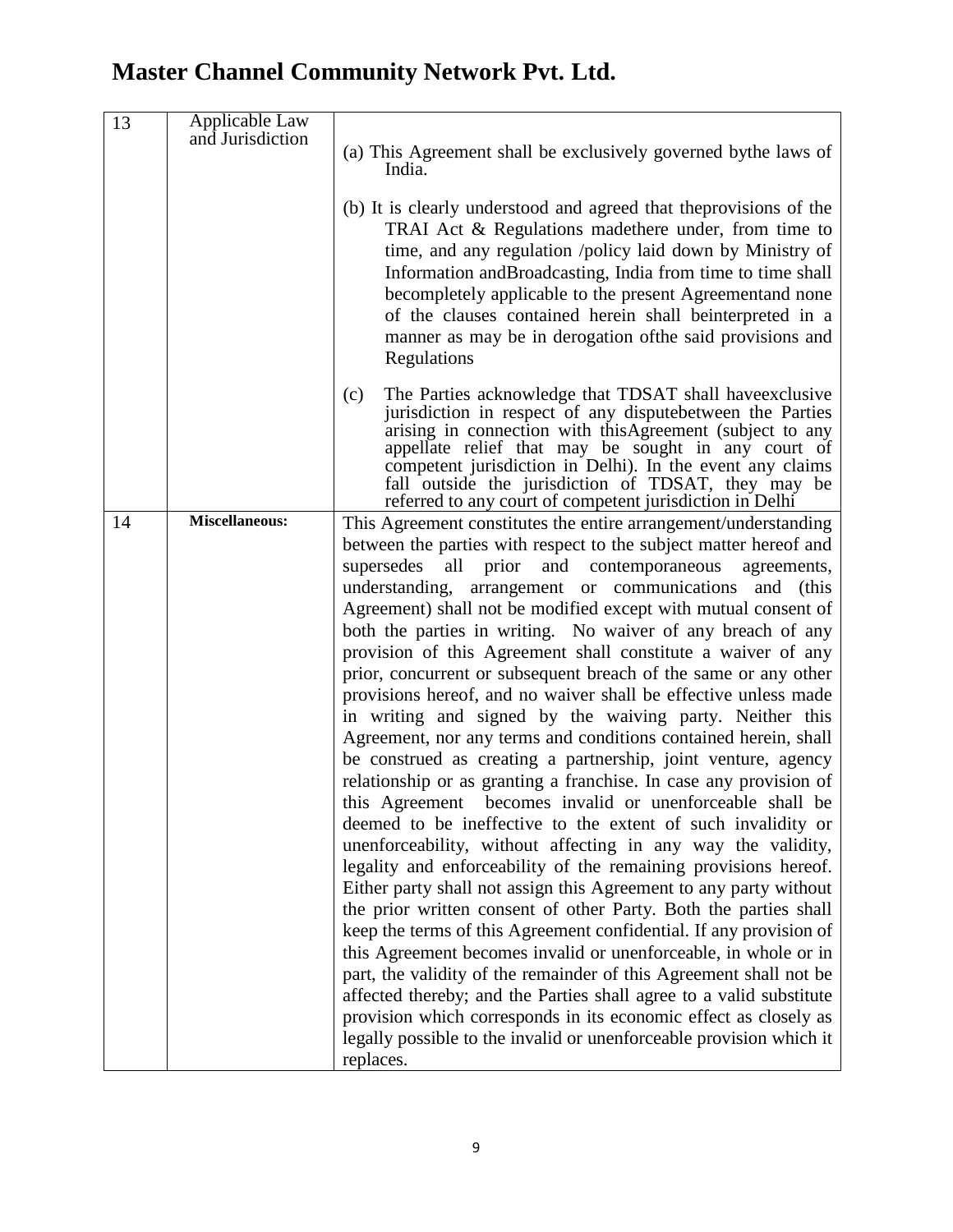#### **ANNEXURE - I**

#### **DEFINITIONS**

- (a) "**Addressable System**" means an electronic device (which includes hardware and its associated software) or more than one electronic device put in an integrated system through which signals of cable television network can be sent in encrypted form, which can be decoded by the device or devices, having an activated conditional access system at the premises of the subscriber within the limits of authorization made, through the Conditional Access System and the subscriber management system, on the explicit choice and request of such subscriber, by MCCNPL.
- (b) "A-la-carte rate" means the rate at which a standalone individual channel being offered to the Distributor of TV channels or to the subscriber, as the case may be;
- (c) "**Applicable Laws** " means laws enacted in the territory of India including the regulations, directions , notifications or orders, including amendment thereto, enacted or issued by any constitutional , legislative , judicial, quasit judicial or administrative authority including the Telecom Regulatory Authority of India (TRAI) and the Ministry of Information & Broadcasting of India (MIB)
- (d) **"Areas"** means such areas within DAS notified areas as mentioned in Annexure II of this RIO in respect of which arequest has been made by the Broadcaster for carriage of its channels through the Cable Television Network of MCCNPL and /or through its affiliated cable networks.
- (e) "**Average Active Subscriber Base** means the number of set top boxes arrived at by averaging the active set top boxes in the manner specified in Schedule VII of the Regulation.
- (f) **Broadcaster"** means a person or a group of persons, or body corporate, or any organization or body providing programming services and includes his or its authorized distribution agencies.
- (g) **"Channel(s)"** means the standard definition (SD) channel(s) or the high Definition (HD) channels of theBroadcaster duly registered and permitted by the Ministry of Information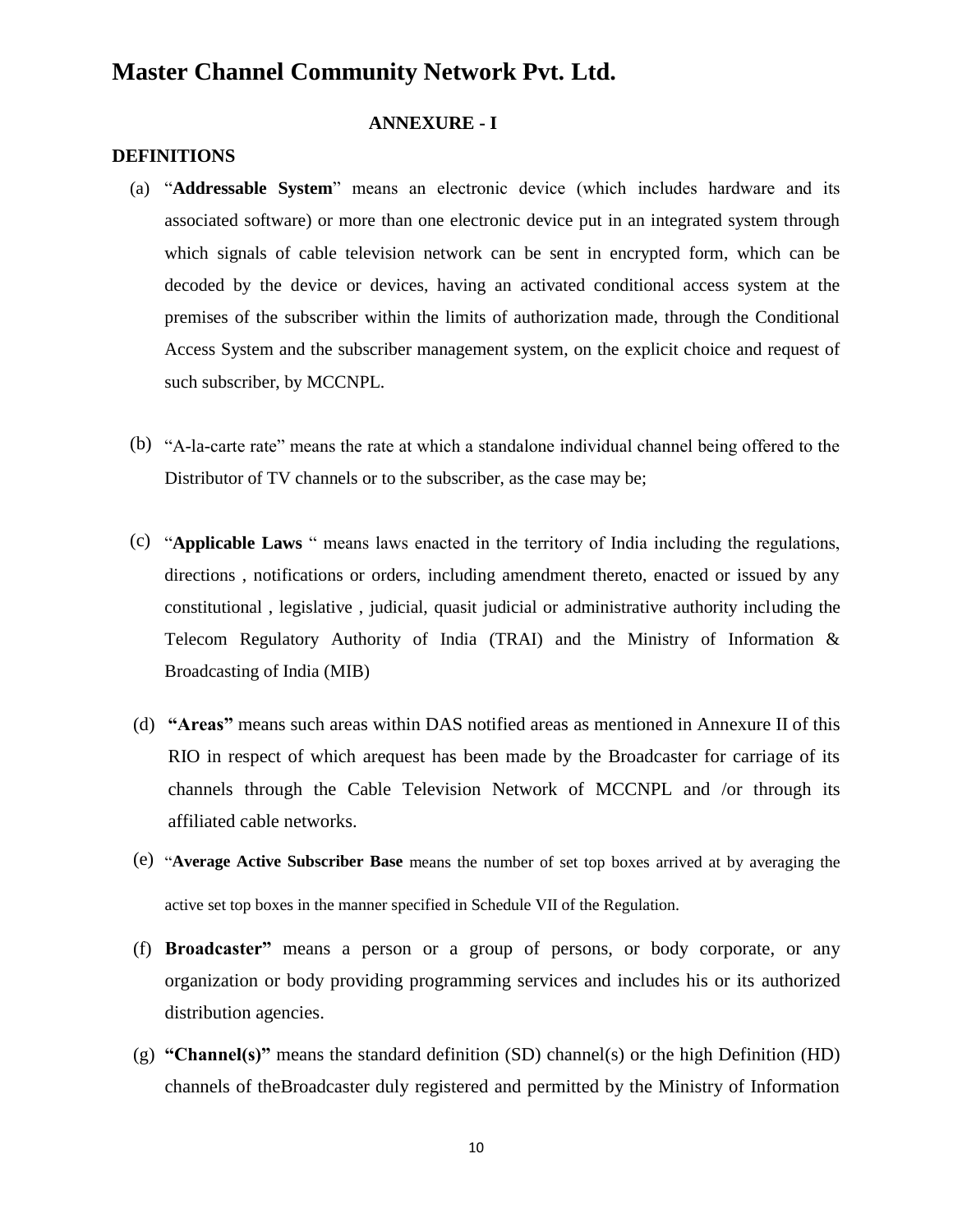and Broadcasting under the Up linking and Down linking guidelines and in respect of which a request has been made by the Broadcaster for carriage of the same through the Cable Television Network of MCCNPL which are mentioned in Annexure III of this RIO.

- (h) "**DAS notified Areas"** means the areas where in terms of notifications issued by the Central Government under sub-section (1) of section 4A of the Cable Television Networks (Regulation) Act, 1995 (7 of 1995) as amended, it is obligatory for every cable operator to transmit or retransmit programs of any channel in an encrypted form through a digital Addressable System;
- (i) **"Intellectual Property Rights"** means all intellectual property rights ownedand licensed, to be owned and licensed by the Broadcaster and/or the Channel(s) owners including but not limited to any patent, copyright, trademark or any mark, any right in the nature of the aforementioned rights, trade secrets, rights of attribution, integrity and similarly afforded "moral rights," rights in unpatented know-how, inventions and technology, and any other intellectual or proprietary rights of any nature whatsoever in any part of the world,
- (j) Network" means any system consisting of a set of closed transmission paths and associated signal generation, control and distribution equipment, designed to provide cable service for reception by multiple subscribers;
- (k) **"Notice"** means a written communication by one Party to the other Partyor Parties, as the case may be, issued pursuant hereunder that is properly addressed to the Notice Address of the other Party and hand delivered, delivered by courier or pre-paid registered postage.
- (l) **"RIO" or "Agreement" or "This Agreement"** means this ReferenceInterconnection Offer together with its Annexures as may be amended from time to time.
- (m) **"SPE" or "Subscriber Premises Equipment"** shall be deemed to includeSet Top Box (STB), Viewing Card and other tools and equipments/device(s) installed/to be installed at the Subscriber's Premises in order to receive and/or decode the Channel(s),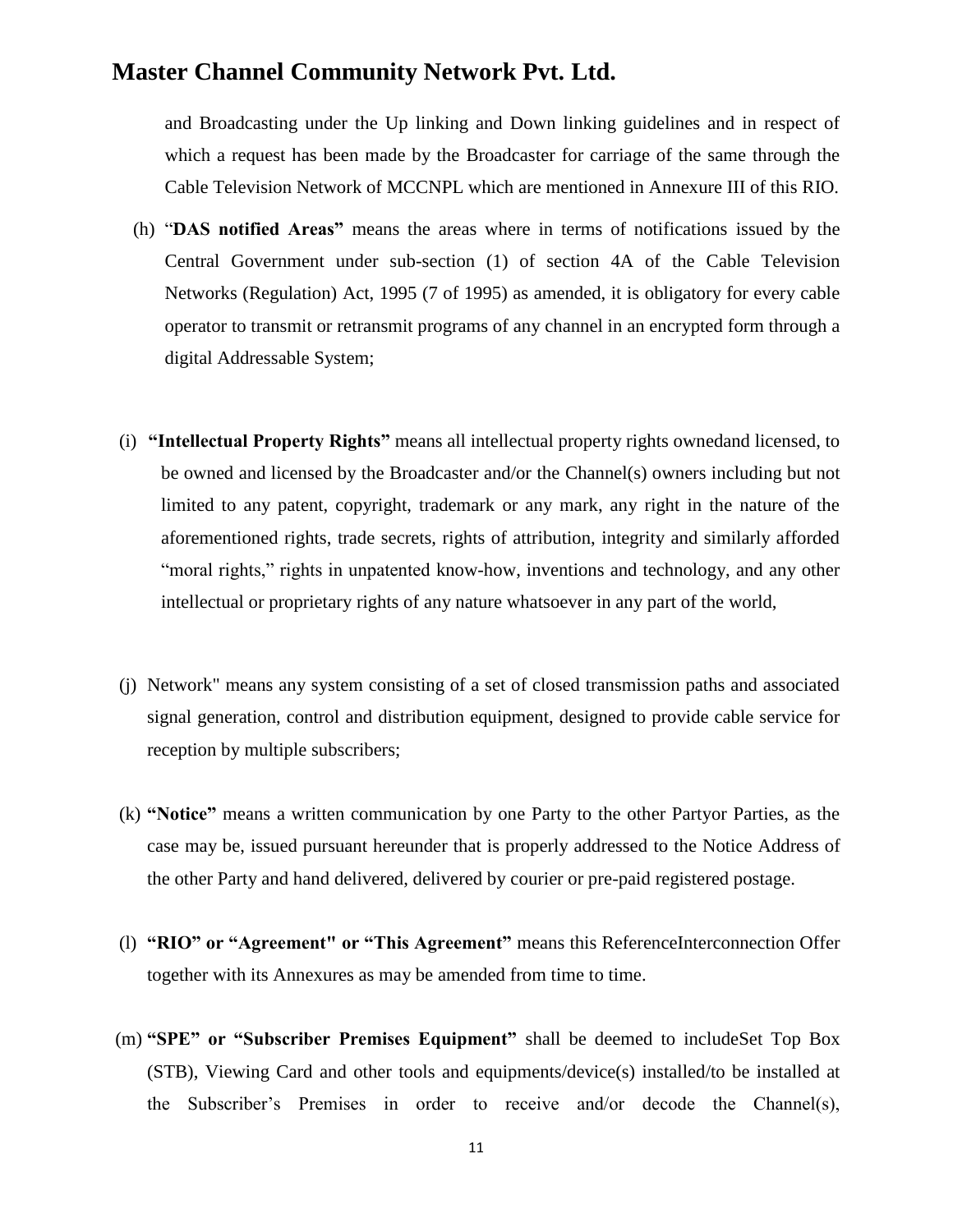purchased/procured by the Subscriber, which are compatible with technology employed by MCCNPL for Cable Service in DAS notified areas. It is understood that each Set Top Box will be installed with one television set only.

- (m) **'Set Top Box" (STB)** means a device, which is connected to, or is part of a television and which allows a subscriber to receive in unencrypted and descrambled form subscribed channels through an addressable system.
- (n)**"Subscriber"** means any person (including individual or any other legal entity ) or entity including Hotels, restaurants,clubs, institutions etc. which has officially subscribed to the Cable TV Service in accordance the Subscription form duly filled by it and is contractually bound by the Subscriber Terms and Conditions ("T&C") and does not include any third party using/seeking to use the Service for further distribution, re-sale or commercial purpose.

For the purpose of calculation of carriage fee, subscriber means each STB in the Areas that receives signals of various channels from MCCNPL's Cable Television Network as per its Subscriber Management System (SMS).

**Note:** The words/terms not specifically defined herein above shall have thesame meaning as ascribed to them in The TRAI Act, Cable Television Networks Act, 1995 and Telecommunication (Broadcasting and Cable Services) Interconnection (Digital Addressable Cable Television Systems) Regulations, 2017 as amended form time to time.

#### **Annexure – II**

| Agreed areas          |  |
|-----------------------|--|
| <b>Target Markets</b> |  |

#### **Annexure III**

| Agreed channels |  |
|-----------------|--|
|                 |  |
|                 |  |
|                 |  |